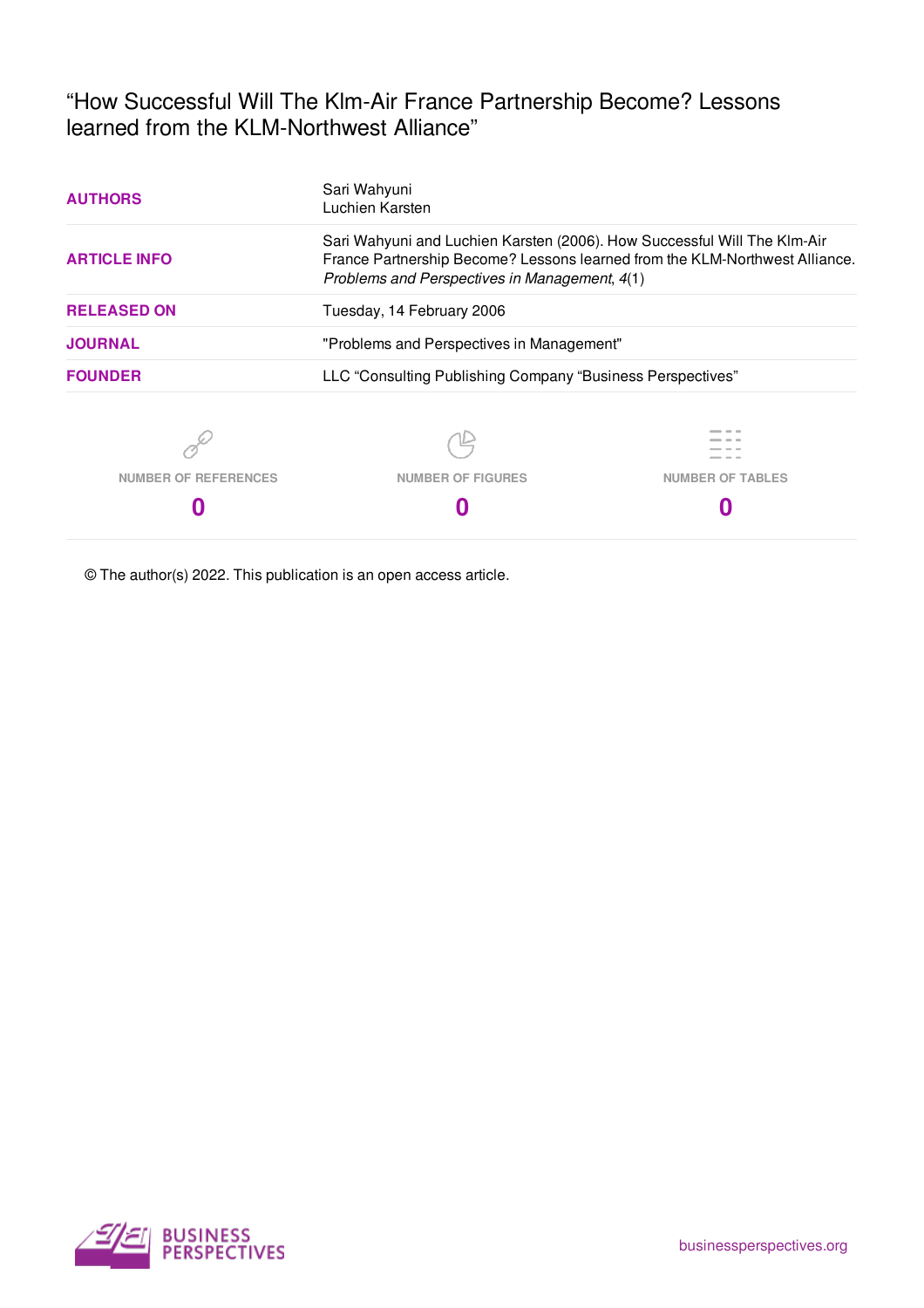# **How Successful Will the KLM-Air France Partnership Become? Lessons learned from the KLM-Northwest Alliance**

Sari Wahyuni, Luchien Karsten

# **Abstract**

Although expected, the new partnership of KLM and Air France did strike a blow. Pros and cons were expressed in the popular press regarding this fundamental decision. Some wondered about the weak position KLM might have after the merger. Others suggested that the consensus minded KLM might have a positive impact on the state governed Air France. By looking back at KLM's experience in managing their international partnership with Northwest, we may provide some insight in KLM's capacity to deal with their partners. We intend to demonstrate how the alliance between KLM and Northwest turned into a success. Both partners learned to translate their intensive contacts into routines that eventually strengthened their alliance. Even the periods that put the cooperation under tremendous pressure finally led to improved cooperation.

This article is based on a qualitative study interviewing fifteen top managers of KLM-Northwest while using a framework that illustrates the successive stages of alliances. That framework can instruct managers to recognise the stages an alliance goes through which a form of intensive cooperation increases. The framework clarifies the determining variables in each step of an alliance life cycle and may be helpful to understand a likely implementation of the KLM-Air France partnership.

# **Introduction**

*"In 1989, KLM and Northwest airlines formed the first international alliance in the airline industry. It was a great leap forward. Some ten years later many airlines have followed this strategy. Fifteen years later, KLM will settle an arrangement with a new type of partnership. This time it will be with Air France and so KLM will be again the first one who plays the ball. But whatever the costs would be, we have to do this. Otherwise KLM will no longer exist in five years time."* 

KLM's statement about their intention to merge with Air France as published in a Dutch newspaper (NRC Handelsblad, 19 October 2003) highlights two explicit messages. *First,* the Dutch carrier apparently wants to stress its capabilities of being a pioneer in arranging partnerships in the airline industry. This explicit message has, however, not been embraced whole-heartedly by the Dutch public whose pride about their own national carrier – the oldest in the world still carrying its original name. They somehow worried that their Dutch carrier begins to unravel and will be left with only a small share in Air France. *Second,* KLM officials are fully aware that this new joint force will not be without problems. Instead of enthusiasm about the new cooperation, KLM staff responded hesitantly and some were even pessimistic about the new formation. They ask themselves what KLM will be in five years time. Questions are raised about the integration of the cultural differences between the Dutch and French parties. And they wonder how many jobs will be lost?

An interesting study conducted by Bleeke and Ernst (1993) demonstrated that more than two thirds of all alliances encounter serious problems during their first two years of existence. This high mortality rate clarifies the cautious, sometimes openly hostile, opinion about initiatives taken for merger and acquisitions. A cohesive insight into the characteristics and dynamics of strategic alliances and their key success factors is therefore urgently needed. This article will illustrate some of the key features of an alliance relationship by looking back at the longstanding cooperation between KLM and Northwest (Wahyuni, 2003). This research is based on a framework, which identifies different important phases an alliance passes through. We believe that KLM's experience in

-

 <sup>©</sup> Sari Wahyuni, Luchien Karsten, 2006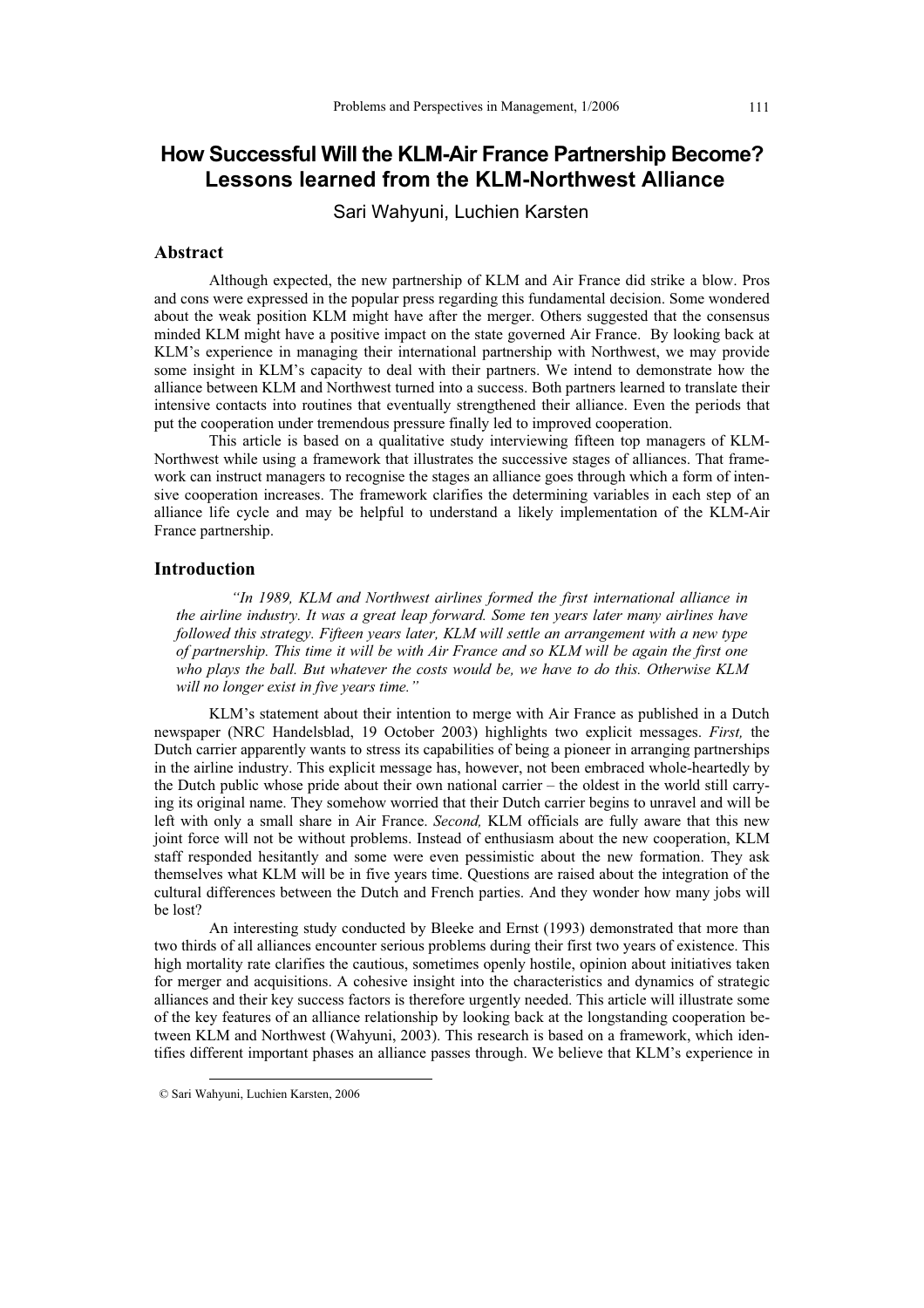that partnership is a valuable asset to detect the role the Dutch carrier can play in its future relationships with the French partner.

This article will not deal with the choice the executive directors of KLM and Air France recently made. A more relevant issue is how both partners are going to put their synergy together. KLM has demonstrated a remarkable capability to deal with alliances and that asset may therefore be relevant in appreciating the chances for a new success in its cooperation with Air France.

This paper consists of three parts. *Firstly*, we will introduce the framework of the relevant features in the development of strategic alliances. Emphasis will be put on the operational phase of an alliance. *Secondly,* we will explore the development of the KLM-Northwest partnership and how the cooperation became established. *Finally,* we will try to link the KLM-Northwest experience to the current partnership of KLM with Air France.

# **Theoretical Framework**

Literature in strategic alliance development shows that alliances develop over time. They pass through three main phases: formation, operation and evaluation (Wahyuni et al., 2003). Formation refers to the phase during which the future partners conceive an interest in the possibility of forming an alliance, understand each other's goals and settle an agreement about reciprocal contribution. During the operational phase, the alliance is established as a productive venture and people are appointed, systems installed, and operations put in place. During this phase, partners experience cooperation on a daily basis. They begin to recognize differences in culture, organizational structure and behavior. Those involved discover that they have to cope with conflicts that become manifest. During the period of evaluation, the partners try to find out ways that may strengthen the further development of their alliance.

 Each of those phases provides the alliance with a specific foothold to continue into the next step of alliance development. Literature indicates that the success of strategic alliances is partially the result of an adequate partner selection and the formulation of clear agreements during the formative phase (Dacin & Hitt, 1997, Child & Faulkner, 1998). However, to be able to reach the evaluation phase, partners have to manage successfully the operational phase of their cooperation. This is what we call the path of any alliance: tensions and conflicts come to the fore and the interaction between the parties becomes more intense. This situation also occurred in the Northwest-KLM alliance. No surprise that many alliances fail in this phase. It is therefore essential to focus on this phase. There are four important variables have to be considered: partner contribution, control, communication and conflict.

Figure 1 illustrates the overall framework of alliance development. The basic assumption is that the initial goals and the agreement about partner contribution will have an important impact on its further implementation. Initial goals will determine the form of a partner's capabilities in the alliance, the overall position and the critical mutual requirements. Partner interests will affect the willingness to exchange resources. Therefore, an initial agreement on partner contribution has to be settled. A clear initial agreement will help the alliance members to articulate their reciprocal contribution and ensure that the partners will fulfill the objectives of the partnership.

During the operational phase, the alliance relationship will develop through the exchange of resources or partner contribution, communication, management of control and conflict. The alliance relationship will change over time if the intensity between the discerned variables changes. This model takes into consideration that the form of partner contribution and control may lead to conflict. If a partner fails to provide an expected critical resource, conflict is likely to occur (Hyder, 1988). However, control may also affect the exchange of resources. If a partner has formal control over access to a critical resource, it may refuse to supply that resource to the alliance. Control may also provide access to more resources (Kemp, 1999). An unequal distribution of control and the protection of proprietary assets (spill-over of control) can therefore cause a conflict. The capacity to prevent a conflict significantly depends upon the way communication takes place within the partnership.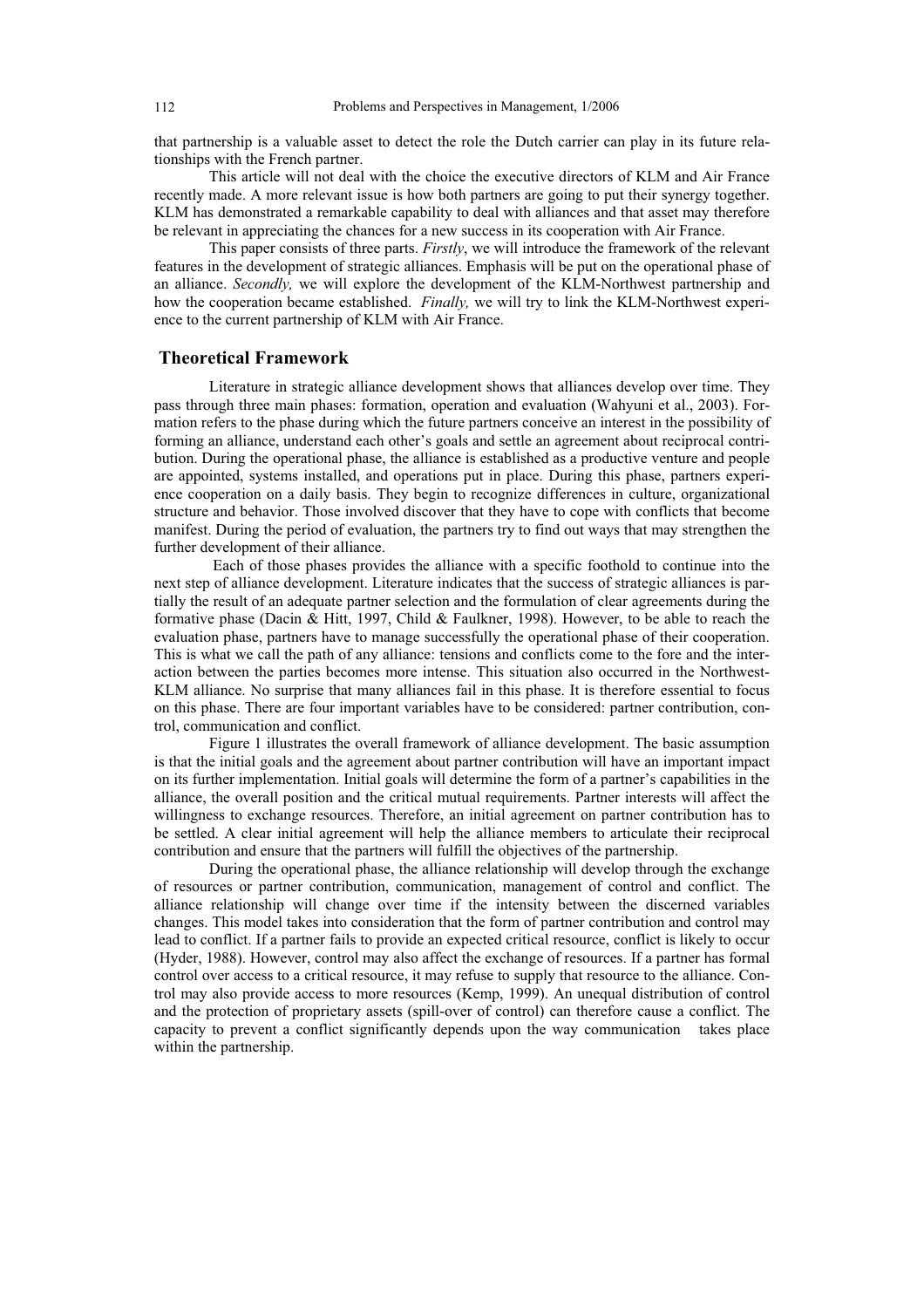

Fig. 1. Key Factors in Each Phase of Alliance Development

Source: Wahyuni (2003).

It is usually assumed that a high frequency of conflict will negatively influence a partner's satisfaction with the alliance. It turns out, however, that this is not always the case. An occasional conflict can be the best evidence of a mutually beneficial collaboration. This has to do with the degree of interdependency in the alliance relationship. The higher the interdependency is, the greater the chance of conflict will be. Interdependency forces partners to complex coordination mechanisms that eventually increase the need for human intervention and intensive contacts. The increasing direct contact increases the likelihood that differences between the interacting members become manifest, thereby increasing the possibility of conflict (Robey & Sales, 1994). On the other hand, however, it cannot be denied that the more partners depend on each other, the more it can provide a synergy for the respective companies to cooperate which in the end may even increase the cohesiveness among the partners. Thus, we may say that a high degree of interdependency will have a positive impact on the continuation of an alliance.

The results of the operational phase will reflect themselves in the evaluation phase. Two important variables in this stage are to be respected: performance and willingness for further development of the alliance. To ensure continuity, an alliance needs to continuously develop and realize synergies. The long-lasting alliance between KLM and Northwest provides an opportunity to asses this variable effectively.

In Figure 1, a dotted line indicates the connection between the evaluation phase and the operational phase. This indicates the life cycle of a strategic alliance. It means that if both partners decide to continue their partnership, this will then reinforce the variables in the operational phase.

# **Research Methodology**

This study based on an in-depth exploratory research conducted in KLM and Northwest headquarters. Data was collected from face-to-face interview of 15 directors and top managers of both airlines in Amstelveen and Minneapolis, telephone interviews, annual reports, company documents, and from information previously compiled by other researchers. The face-to-face interviews were semi-structured and focused, because we already had particular ideas about four determinant aspects in the operational phase (partner contribution, control, conflict, and communi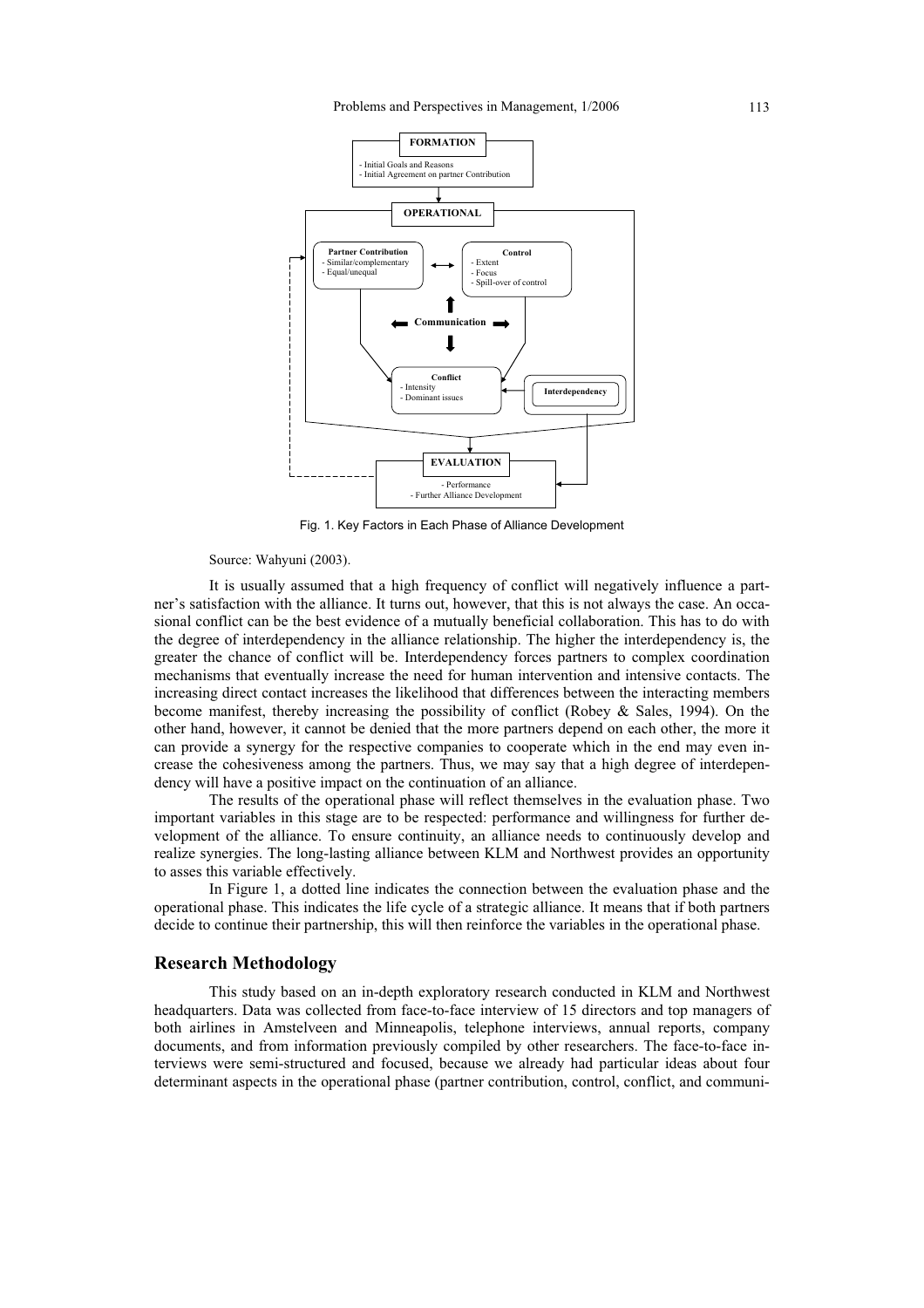cation). To keep focus, we developed two questionnaires: one for the KLM and one for the Northwest. Questions for Northwest were particularly designed to crosscheck the answers given by the Dutch partner, thereby increasing the reliability of the data. Telephone calls were made to the interviewees immediately after the meetings to clarify any queries or doubts about the interview. All interviews are tape recorded. Most of the interviews took more than one hour and many of them lasted more than two hours.

# **KLM and Northwest Alliance**

Recorded in history as the first airline alliance in the world, KLM and Northwest started their relationship in 1989 when KLM acquired 19.3% of Northwest's stocks. The partnership gradually developed from a joint code sharing to the formation of a trans-Atlantic joint venture  ${(JV)}^1$ . It was amazing that during 1991-1997 both airlines did not set up any formal agreement. After having some problems in the year 1995-1997, they signed an evergreen agreement for a tenyear minimum term of partnership. In principle this alliance can be terminated based on a notice that should be handed out three years before the dissolution.

# *Formation Phase*

### *KLM's Initial Goal for Co-operation*

In Europe, governments have heavily regulated the airline industry by determining the flight frequencies, seat capacity and routes to fly. In 1986, the European Court of Justice inaugurated free competition amongst the European airlines. Although competition became stiffer, the airline companies however, still had to follow strict regulations if they flew to other countries. At that time, KLM was only allowed to fly to six cities in the United States, although there was an increasing demand for other American cities. Pieter Bouw (the CEO of KLM at that time) with other managers from KLM (including Leo van Wijk) and McKinsey consultants came to the conclusion that deregulation and market liberalization stipulate KLM to become more cost effective and develop a stronger position in the intercontinental market. It was decided that co-operation with other airlines was needed to build a sustainable competitive position and integrate the networks between America, Europe, and South East Asia.

KLM management evaluated all potential American partners and decided that Northwest Airlines would be the best partner. Three reasons underlined this decision:

*First, as far as the scope of the business was concerned, Northwest had a strong combination of passengers and cargo, which was also the core business of KLM. Second, in view of the market potential of the Pacific, it was very important for KLM to combine the market in the United States, Europe and the Pacific. Third, at that time Northwest Airlines was the most international American carrier that had sufficient international experience compared to other American airlines such as Delta and United Airlines.*

(Pieter Bouw, 30 October 2001)

## *Northwest's Initial Goal for Cooperation*

-

Northwest airlines were an American medium-size airline that operated a large network within the United States and to Asia, but had a relatively small network to Europe. To become more competitive in the world market, Northwest needed to extend its operations to Europe. Both Northwest and KLM looked for expansion to realize their goal. By joining forces, Northwest wanted to reinforce their position in Europe. The current Northwest Vice President of Alliances was convinced that no specific partner selection took place at that time. The partnership with the Dutch carrier simply started due to KLM's stock ownership of Northwest.

*This equity position was the initial impetus that started the alliance process moving forward. Besides, our experience in connecting hubs foresaw a strategic position of Amsterdam as a growing international hub. In America, connecting hubs together was a technique that had been highly developed for maximizing traffic flows. Northwest believed* 

<sup>&</sup>lt;sup>1</sup> This partnership could be categorized as a unique JV because of the absence of a new legal entity. The airline regulation did not encourage them to establish a real JV (a new legal entity) due to the issue of nationality of the airline company.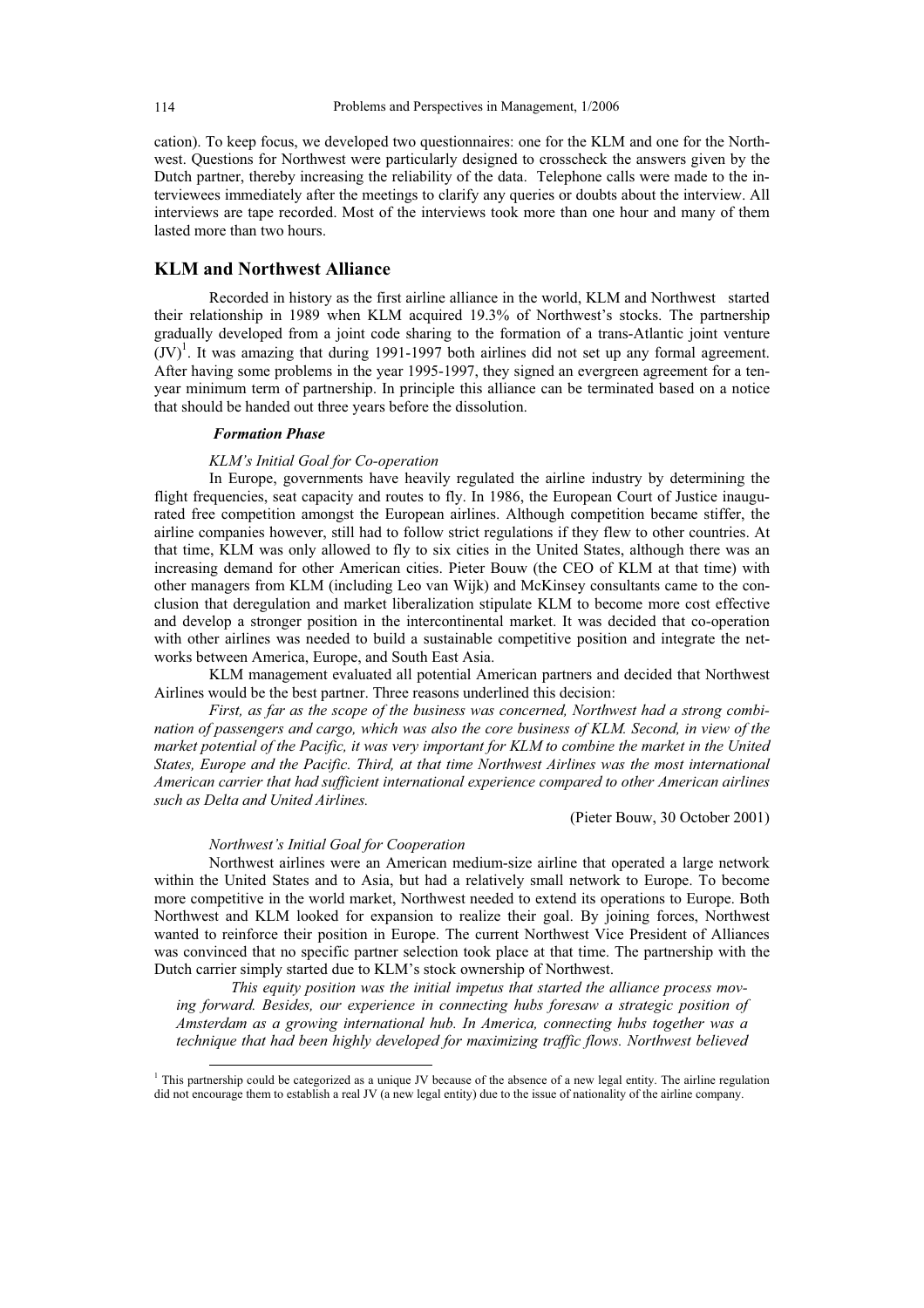*that we could take the construct we apply to domestic scheduling and use it for developing an international network. Northwest was convinced that KLM would be a compatible partner with whom that network could be constructed.* 

(Northwest Vice President of Alliances, 14 May 2002)

#### *The Alliance's Initial Agreement*

Although the American way of doing business is based on the inclination to arrange settlement by contract, this alliance – which started in 1991 – did not have a formal contractual agreement until 1997. While managing the partnership, both companies developed "a series of protocols"<sup>1</sup> that defined how to organize their alliance. As the Northwest Senior Vice President of Alliances explained:

*Since, no one had formed such an integrated alliance in the airline business before, we did not know exactly how to proceed. We agreed on the concept and as long as you trust each other, and keep working out the details defining how to implement the alliance and people keep refining protocols, then it ultimately is accomplished. It was not a defined legal process…but it worked.* 

Although both airlines trusted each other and intended to make this alliance work right from the beginning, an Alliance Steering Committee was introduced to manage and coordinate activities of this alliance. Two senior executives from both companies were selected as committee chairmen. This Steering Committee also included the co-chairs of various working groups from passenger business, networks, finance, operations and cargo. The committee holds regular meetings every three months alternately in Amsterdam or Minneapolis. Some issues that have not yet been settled in the contract will be discussed first in the alliance-working group, which may subsequently refer to the steering committee if they cannot reach an agreement. Both airlines underline the importance of reaching a common understanding (consensus) in case of a conflicting issue. If consensus can not be reached, they initially take the subject back into their respective companies and thereafter reintroduce it to the committee. The most typical characteristic of this JV is the fact that there are two co-chairmen who have an equal power in the decision-making process. No decision can therefore be taken without the consensus of both parties.

#### *Operational Phase*

#### *Partner Contribution*

In the beginning of the alliance, both parties agreed that KLM would operate 60% and Northwest 40% of the capacity. In practice it turned out to be difficult to reach a proper balance. There were differences of contribution due to:

- 1. The imbalance between capacity contribution, which shifted over the years depending on the market situation, and the variety of schedules and flights.
- 2. The changing value of the dollar and Euro.
- 3. Difference in the quality of destinations in combination with the choice of which partner flies which routes. The partner who often flies to profitable destinations will contribute more to the alliance.

The passenger business unit and the financial management division kept track of the settlement between the two airlines. They calculated all the benefits and deducted the costs of the production capacity provided by KLM and Northwest respectively. To operate effectively they installed a joint database system. Questions about who is contributing what to the alliance disappeared. Each partner obviously contributes the difference between its traffic revenues and operating expenses to the JV. These differences did not provoke any conflict because the top managers jointly decide the flight schedules.

<sup>&</sup>lt;sup>1</sup> These series of protocols could be seen as unwritten rules of behavior as well as formal written procedures that have been formulated based on the best practices and the best procedures gathered from experience. These protocols are refined over time depending on the changing environment.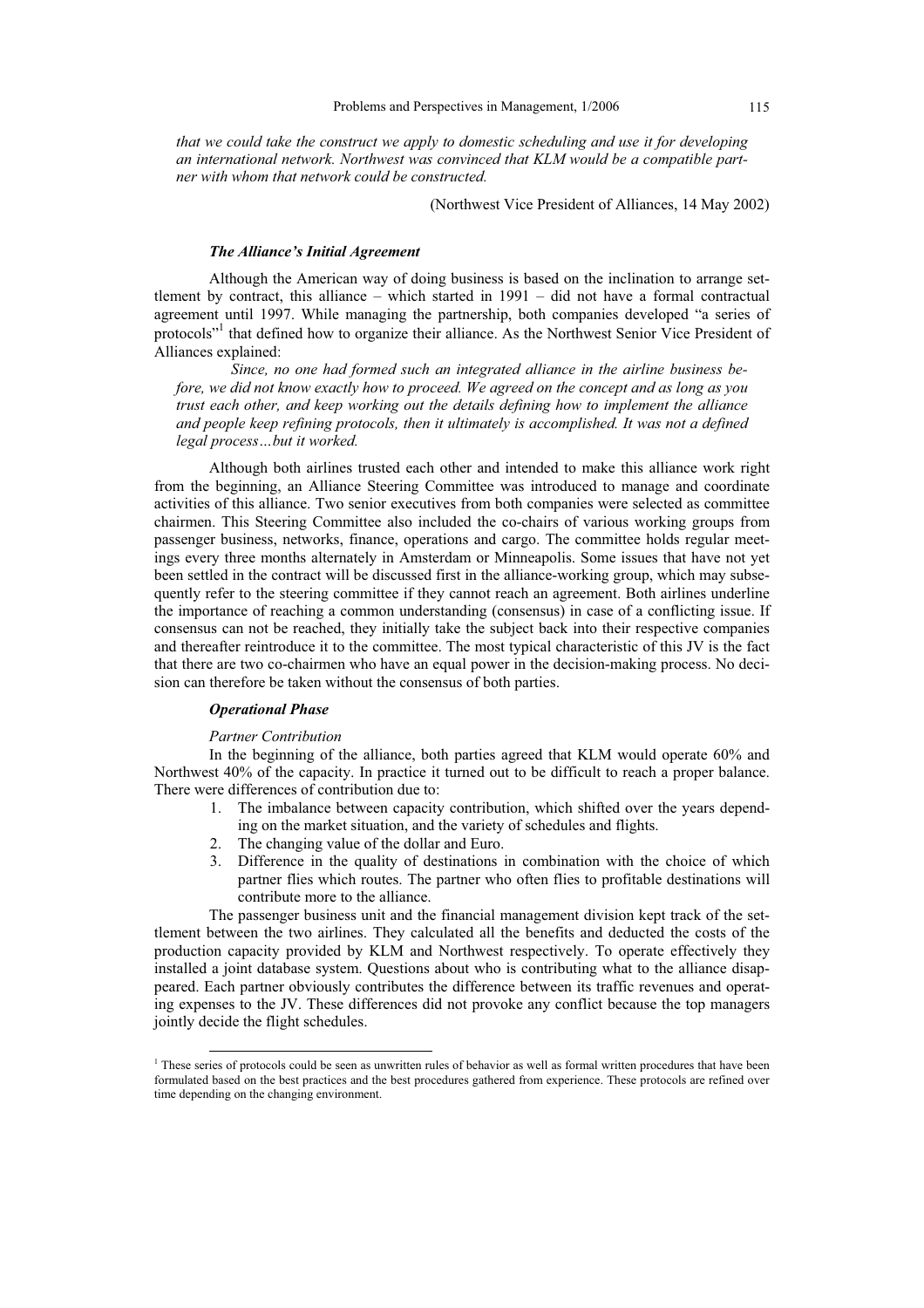Regarding the expectation and the real contribution, KLM and Northwest expounded that there could always be a difference in expected contribution and actual contribution of the partner to the alliance. Unexpected factors could put the contribution of one partner under pressure e.g. the value of the dollar, Schiphol problems, strikes, the September 11 attacks in the United States. All these issues could cause tension between the partners. There has nevertheless always been an inclination to settle for a mutually acceptable arrangement. If it is a major point of concern, both companies will find a solution to compensate each other.

The alliance performance is evaluated every three months. During this periodical evaluation, both airlines openly assess and discuss whether their expected contribution has been attained. If not, they strive to discover the bottom line of the issue and do their utmost to find an acceptable mutual solution. The two carriers underline the importance of mutual open communication in the assessment of the partner contribution so that they can develop a strategic perspective based on the capabilities of each carrier.

### *Control*

It is very interesting that KLM's ownership in Northwest did not have a significant impact on its control position. Both parties basically have an equal power of control. The settlement of control can be divided into three aspects:

- 1. In general, the Alliance Steering Committee overlooks the overall control of the alliance. The division of power is clear: each party has an equal balance of power in making decisions.
- 2. Control is slightly different when related to the market. The party who has more knowledge in a particular market will also exerts more power of control over that market. Northwest has a higher degree of control in America than in Europe and vice versa.
- 3. Both partners have dissimilar expertise and different division of control. That in itself created the need for a mutual exchange of expertise.

Due to the huge scope of activities in this alliance, the focus of control covers the overall activities of the business that can be categorized in three foci of control: *Strategic control, operational control, financial control.*

Although both partners are working in the same industry but the fact that they are serving different routes indirectly makes them each other's competitor. Nevertheless, till 1998 Northwest and KLM faced difficulties in managing the competition at sales level. Although they instructed their sales department to sell the JV's entire product, the KLM sales people sometimes preferred to put passengers on KLM's plane and vice versa with Northwest sales people. Therefore in 1998, both airlines integrated their sales forces and applied the "economic path indifference". It means that there is no difference for the JV whether passengers fly in a KLM or Northwest plane. All the JV's revenues will go to the same pool and in the end both partners will share equal profit. By applying this system, both partners are not only able to optimize the utilization of the network but also eliminate the tension of competition among them. This is one of the unique characteristics of KLM-Northwest alliance, which is never happened in the history of airline business

Regarding the fear of spill-over of control, KLM and Northwest stated that they did not have a problem with confidentiality because in the service industry openness of all the participating companies is a vital ingredient. Whatever they keep secret today will not be a secret anymore within one year's time. Furthermore, the long-term commitment and the huge scope of their partnership require them to share information and no specific information is withheld.

#### *Communication*

Since the airline business covers a great number of linked activities, both companies have to assure an intensive daily contact between all the counterparts. At management level, they appointed a few people who were located in the headquarters of their partner. In addition, KLM has an alliance department that works closely along with Northwest's alliance department to make sure that the communication is optimal. They organize a formal Alliance Steering Committee meeting every three months which always end in a joint dinner so that everyone can meet and develop social relationships with other team members.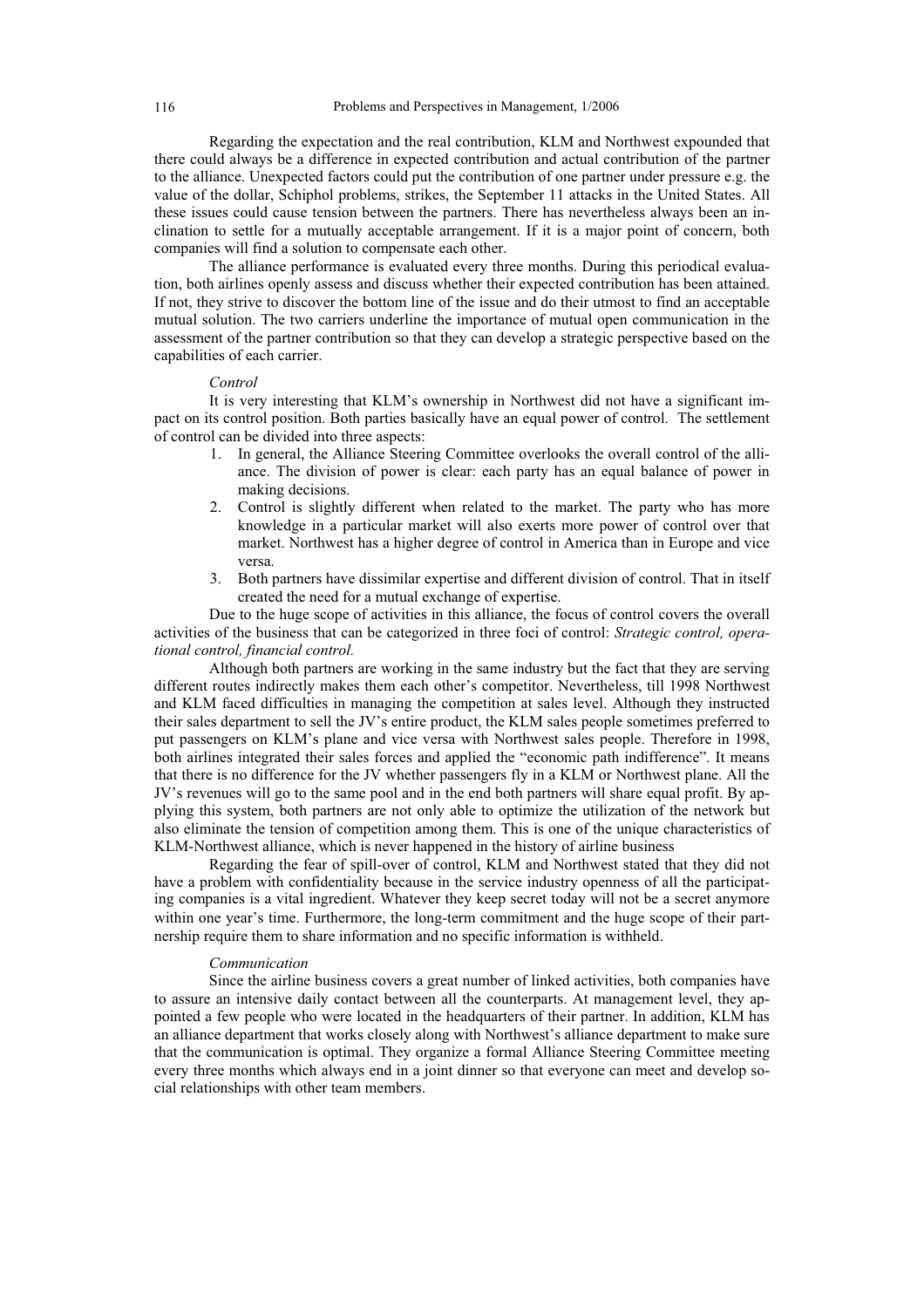*There is a friendship that develops over the years. Sometimes people go for holidays and stay at each other's places. There is a lot of interchange between these two companies.* 

### (KLM Alliance Director, 24 October 2001)

Trust and friendship that developed over the years obviously have a positive effect on the alliance. This human chemistry proved to be an important for a smooth alliance. Both parties stressed the importance of excellent communication and a good relationship to prevent any conflict.

*To make the alliance work, we need a lot of trust and a lot of communication. If you don't have communication, you don't have trust. You have to have a lot of communication. With communication, you understand the issues, you talk to each other very openly and then you develop trust.* 

(Northwest Senior Vice President of Alliances, 14 May 2002)

KLM and Northwest have relied heavily on communication as a way to settle conflict resolution and to develop trust between them. Open communication allows them to sincerely talk to each other, build trust and reduce uncertainty in their partnership*.*

#### *Conflict*

Although they both stressed the importance of perfect communication, like any marriage, the alliance experienced a lot of sparks. The huge scope of the partnership precipitated an abundance of intricate issues. Of the ten issues that had to be settled under the period of review, six of them led to a conflict. However, both companies interpreted the disagreements they had as positive conflicts because it led to another round of talks about certain issues, how things were done and how things should be done.

Managing the individual company's objectives and the joint venture's interest appeared to be a burden in this partnership. Regarding the manifest conflicts in the alliance, Pieter Bouw exposed,

*We had a number of different perspectives related to:* 

1. *The short-term orientation of Northwest and the long-term orientation of* 

*KLM.*

2. *Positioning the alliance in the competitive market. Are they going to position themselves on the high level of the market by offering an excellent service at a good price or are they just going for the cheapest market where quality is relatively not important? KLM believes that it should go to the higher level of the market by offering a great connection, an excellent service and ask a good price for that. Northwest prefers to posit itself toward the price sensitivity of the market. They tried to solve this issue by taking the middle solution. As far as the World Business Class is concerned, they apply KLM's perspective and for the tourist class they follow Northwest's direction.* 

3. *The strategy of how to deal with the competing alliances such as Lufthansa/United Airlines, Delta/Air France, and so on.* 

# (Pieter Bouw, 30 October 2001)

These types of conflicts are occasionally occurred in their alliance. Both airlines stressed that they had to focus their attention not only on their company's objective but also on the alliance's objective. Another manifest conflict in the alliance was the pricing policy in the United States, which is more volatile than in Europe. Network was also another prominent conflict, which was related to the decision whether they wanted to fly, stop flying or increase/decrease the frequency of flying to particular destinations.

Apart from these two issues, both companies faced very difficult situations during the period of 1994-1997 that eventually had a substantial effect on the alliance relationship. This period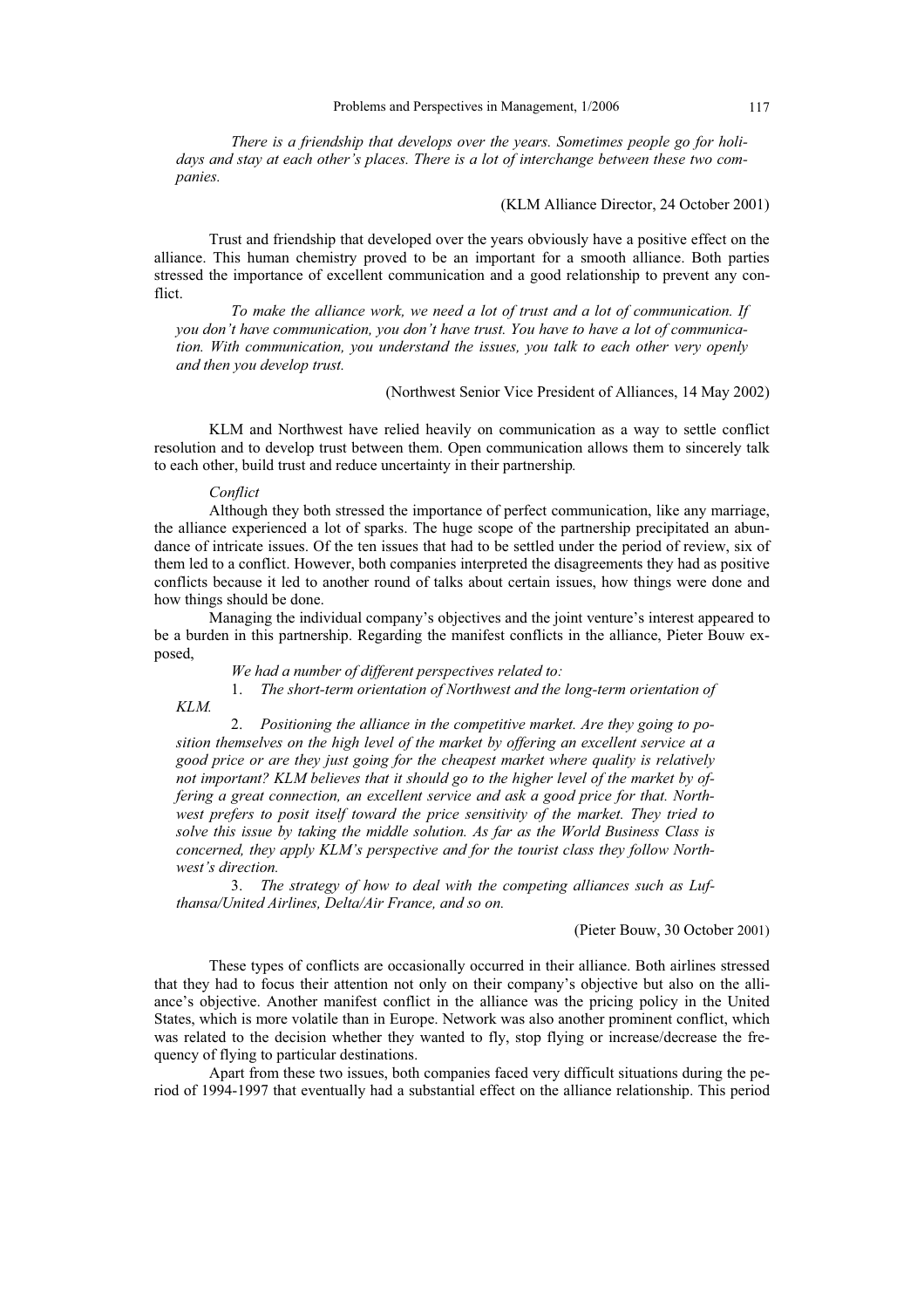could be seen as the most critical part of their co-operation. During 1994-1997 both airlines had some disagreement about what had to be done for the alliance. For example, KLM wanted to introduce standardization in the economy class but Northwest refused to invest in it because it did not provide any additional revenue. Furthermore, there were also some tensions in the top-level management because Northwest was afraid that KLM ( who planned to purchase 5% of Northwest share) would like to have more control over their company. As Gary Wilson, one of Northwest's shareholders, said to Fortune (1996),

*They can wrap themselves in tulips all they want. Their real agenda is controlling Northwest Airline.* 

---Gary Wilson (Fortune 1996)

The fact that Northwest accused KLM, deteriorated the trust between the top-level management of both companies. On the other hand, KLM was very much concerned about the longterm development of Northwest because all the actions the stakeholders undertook indicated that they would like to sell their stocks as quickly as possible. It meant that KLM and Northwest would possibly face a difficult situation. By increasing its stake in Northwest, KLM hoped that they could influence the long-term destiny of the KLM-Northwest alliance.

*We never wanted to control Northwest. We only wanted to protect the alliance. That was our main objective because the alliance was a lifeline for us. Being a small airline, we were highly dependent on the North Atlantic Route. For Northwest, the Atlantic Route was interesting but not their lifeline. That's why we wanted to protect the alliance because this is our lifeline and the only way to protect the alliance was to buy out participating shareholders.* 

(Pieter Bouw, 30 October 2001)

In KLM's view, their strategic alliance could only work if partners had a share in each other's companies. This opinion gradually changed because in 1997 they realized that it was not important to have an equity stake in their partner if both partners trusted each other.

*We came to the conclusion that a strategic alliance can be very successful without having an equity share. It can help in some cases but having an equity share in your partner does not mean that you have a successful alliance. Trust depends on common agreement of objectives and how we can get along together in the relationship. This is more important than having a stake.* 

(KLM Director of Corporate Strategy, 24 October 2001)

To solve this dispute, KLM's top management decided to sell back their entire share and changed the composition of contribution from 60 (KLM): 40 (Northwest) to 50-50. At that time, the price of Northwest shares had increased significantly. The Dutch carrier gained an enormous profit directly from the stock price and created a win-win situation for both companies. KLM's decision to sell their share proved to be a wise solution for the alliance. Both airlines decided to sign a long-term alliance agreement that followed by sales integration in 1998. We therefore call this period as the beginning of second operational phase of KLM-Northwest alliance.

### *Evaluation Phase*

# *Alliance Performance*

Both companies perceived this alliance as a successful co-operation. Operating as a true joint venture under which both airlines share profits equally, the alliance's operations have more than doubled since 1989 and now encompass 32 daily flights serving 162 cities. Figures 2 reflect the development of the JV's network. KLM and Northwest so far achieved the objective of this alliance, which is to increase the revenue of the trans-Atlantic market and to expand their worldwide network. Results demonstrate that their alliance was growing beyond their expectations.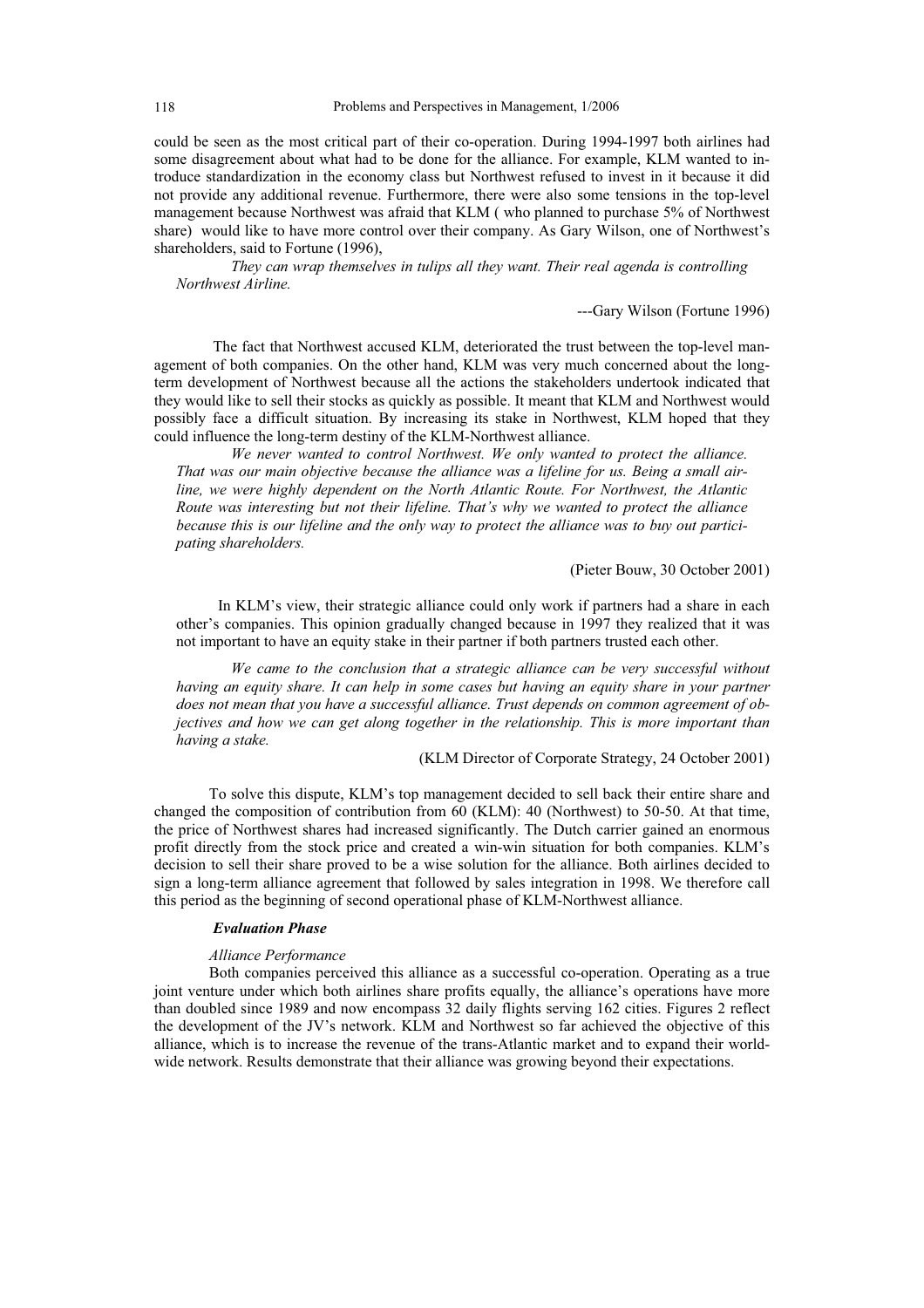|                            | 1989 | 1992 | 1997 | 2000 |
|----------------------------|------|------|------|------|
| MSP/DTW/MEM-AMS            | n    | 2    | ĥ    | я    |
| AMS-US Gateways            |      | 8    | 10   | 11   |
| DTWMSP-Euro Gateways       | з    | з    | 6    |      |
| BOS/JFK-Euro Gateways      | 4    |      | n    |      |
| <b>Total US-Europe</b>     | 14   | 17   | 22   | 26   |
| AMS-Canada/Mexico          |      |      |      | 4    |
| AMS-India                  |      |      |      | 2    |
| <b>Total Joint Venture</b> | 14   |      | 28   | 32   |

**Daily Freguencies** 

Source: KLM and Northwest management.

#### Fig. 2. The Development of the Network

*When we started this cooperation, there was no direct flight from Amsterdam to Minneapolis and Detroit. Then we established a new flight once a day, quite quickly it was increased twice a day and even went up to three and later four times a day. The number of passengers that were traveling through the hubs of Amsterdam-Minneapolis-Detroit has increased immensely. The costs and the revenue synergies created by the alliance were far better than predicted.* 

(KLM Director Corporate Strategy & Business Development, 24 October 2001)

Both companies remain very optimistic about the alliance. In general, KLM and Northwest are also satisfied with the alliance relationship. There are many advantages both airlines derive from this alliance. Apart from achieving the goal of partnership, this alliance has also proved to be the supreme strategy for both companies to prevail in the competitive market.

## *Further Development of the Alliance*

The above description clearly shows how both airlines have able to pass through the difficult period of their partnership. Figure 3 illustrates the ups and downs of the KLM-Northwest relationships. The alliance graph indicates how since its initial stage there was an excellent relationship. In 1997, the situation changed as the alliance graph plunged indicating the deterioration of the relationship. KLM and Northwest faced a serious equity dispute. The tension within their relationship increased. KLM top management finally decided to withdraw its financial contribution and improve their commercial participation by selling back the entire stock to Northwest and established an evergreen contract to their alliance. This new settlement restored the trust in 1997 that had deteriorated for a while and gave new energy to both parties to further solidify their alliance. Figure 4 is measured qualitatively based on our interviews with the respective managers of KLM-Northwest alliance.



Fig. 3. The Process Development of the KLM-Northwest Alliance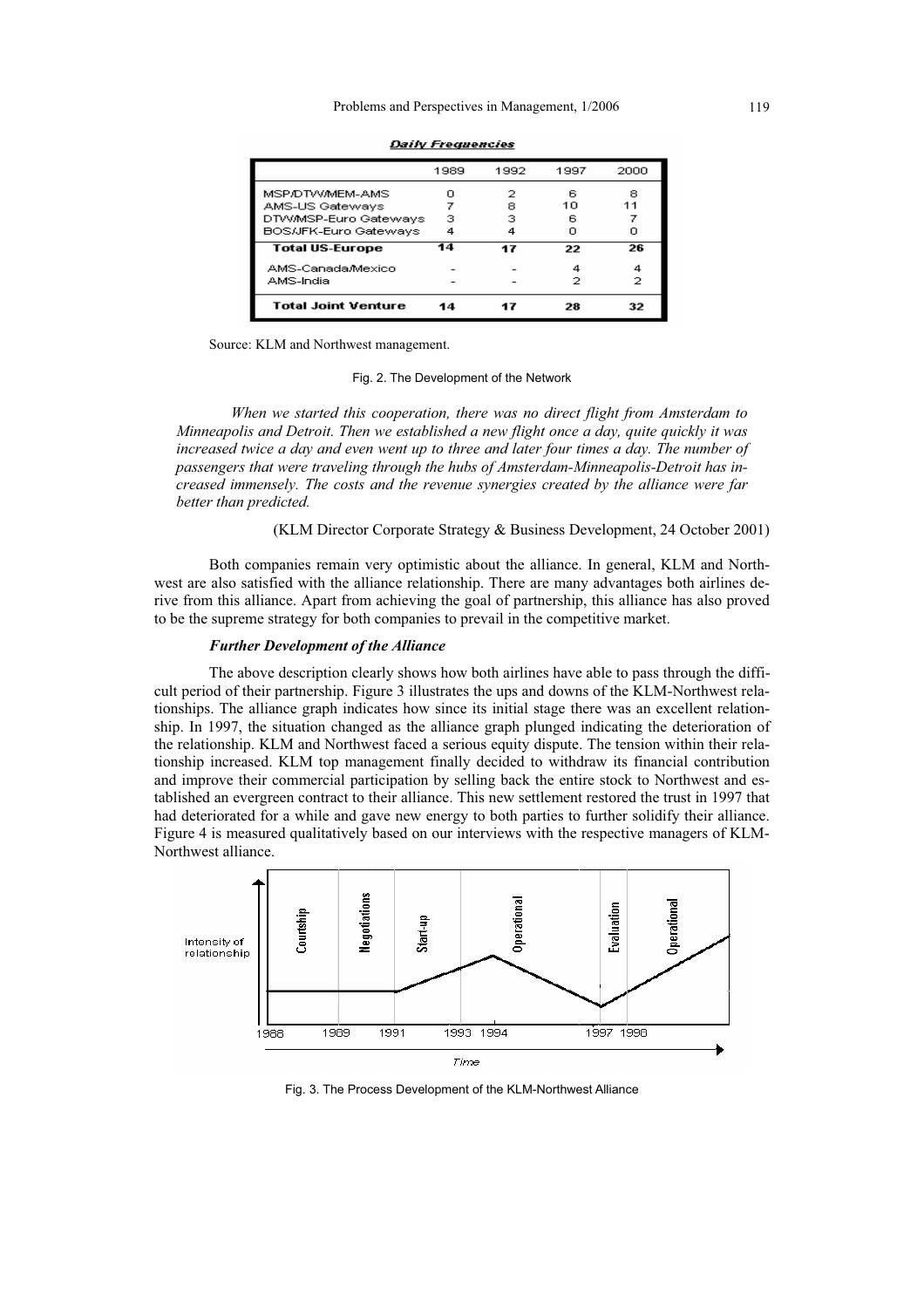The KLM-Northwest alliance can be explained as follows:

19 June 1989 KLM took 19.3% stake in Wings Holding Group (the holding company of Northwest).

1991 The first code-share flights KL/NW

1992 Open Skies Agreement

Anti-trust Immunity and North Atlantic Joint Venture

1994KLM and Northwest launched the World Business Class (WBC) together.

Stock repurchase agreement and long-term alliance agreement

In the period of 1994-1997, KLM and Northwest faced a difficult time. Both airlines started having some disagreements about operational aspects and shareholder issues. On the other side, Northwest was afraid that KLM wanted to obtain more control over their company. KLM finally decided to sell back their entire share and changed the composition of contribution from 60 (KLM): 40 (Northwest) to 50-50. Both airlines signed a new contractual agreement and committed to intensify their relationship to a more fruitful cooperation.

Two axes of Figure 3 indicate time and the intensity of relationship for the alliance partners. We use the term "intensity of relationship" to describe a positive sense about the relationship that increased in strength, as indicated, by increasing commitment and trust

It is apparent that both airlines are becoming more integrated with each other. The management of Northwest and KLM declared that they are committed to develope the alliance to become even stronger and more profitable. Both parties are fully aware of the importance of this alliance to their business. For KLM, this alliance means their lifeline because 17% of their revenue depends on the trans-Atlantic market. Similarly, Northwest believes that this alliance is essential for them. Although the revenue from this alliance is about 10% and worth over \$10 billion in revenues, it constitutes 100% of their European revenue.

After experiencing difficult and glorious times in their partnership, both companies are committed to work together on a long-term basis. It is like being in marriage. It takes so many years to learn how to make a family work together, so that to break it up and start all over again is too much trouble. It is easier to fix problems immediately.

## *Crisis*

After the evaluation phase, this alliance enters to the second operational phase, which apparently run not without a problem. The alliance has been challenged with several crises:

*The first crisis* occurred in September 1998 when Northwest was hit by a one-month long strike by their cockpit crew. At that time, there was no aircraft from Northwest and only KLM's aircraft operated for the JV, which resulted in an imbalance of partner contribution. Northwest had to deal with the enormous influence and demand of their cockpit crew. Nobody was happy when it happened but they fully understood that every business always has a risk. KLM provided support to Northwest and the alliance by not sticking rigidly to the contract. They tried to compromise in solving issues that unexpectedly popped up in their partnership.

*The second* difficult time emerged during the terrorist attacks in the U.S. on September 11, 2001, which almost crashed the airline industry. At that time the JV operations were shut down for a while for security reasons. Each day that passed meant losses of tens of millions dollars. To keep the airline business alive during this difficult period, the Dutch government injected an amount of  $\epsilon$ 26.7 million into KLM and the U.S. government granted \$461 million to Northwest. Inevitably, there were many discussions and settlements needed for the JV that somehow caused tensions for both companies.

Those crises did not make the alliance fall apart. Although the alliance was shut down for couple of weeks it did not meant the end of the story. KLM and Northwest strives to find a way to make the alliance survive. It eventually made the alliance more mature, experienced and committed to each other. This learning experience provides a significant influence on how they resolve some unexpected crisis such as SARS and the war in Iraq that later crash the airline business.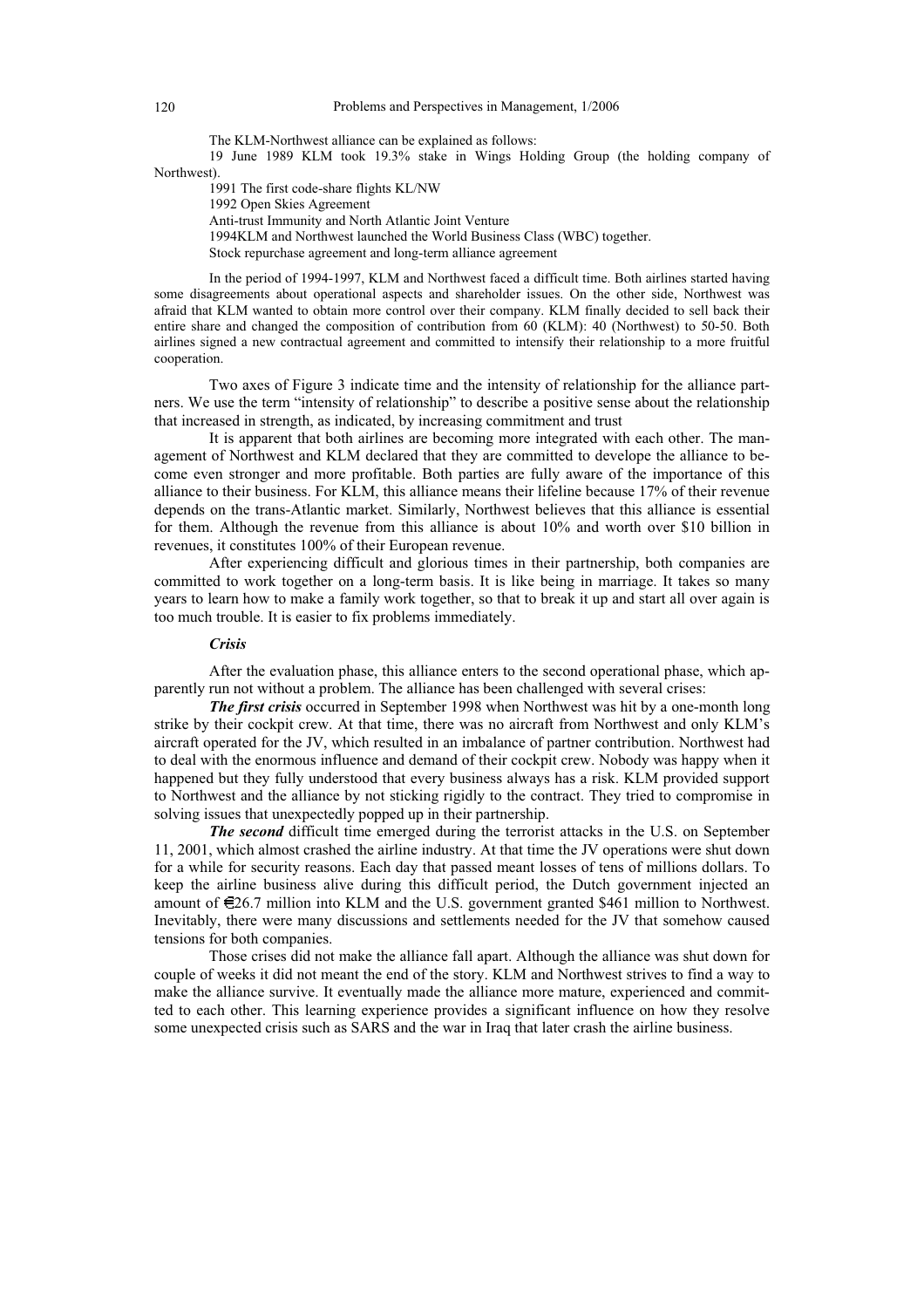# **Analysis and Conclusions**

KLM and Northwest have been able to pass the critical path of their partnership and overcome problems of competition between them. Recorded in history as the first airline alliance in the world, this alliance apparently colored with a lot of sparks. However, the lessons learnt from their alliance have proved invaluable. Although both airlines announced the JV formation since 1993, interestingly they did not have any legal agreement until 1997. In managing the JV, KLM and Northwest created a series of protocols about how things should work in their partnership. This case provides an important message that contract is not always need it to realize a sound cooperation. A strategic alliance is a simple human business and not legal matters. In this respect, trust, mutual understanding and reciprocal communication are even more important.

Other important lesson we learnt from this alliance is the danger of competition that may occur between airlines alliances. From this case, we can see that until 1998 KLM and Northwest face difficulties in managing competition at sales level. Although after the JV's formation in 1993, they declared that all the JV's revenue would be accumulated in the same pool; but still their sales people tended to put passengers on the flights that were operated by their own company. Finally in 1998, KLM and Northwest decided to integrate their sales force by closing their sales representative offices in their host country. This situation had a tremendous impact on solving the problem of competition. It precluded the development of pressure that might at some point have caused the alliance to falter.

The above "color-blind sales approach" of KLM and Northwest is a unique characteristic of this alliance which is rarely developed in other aviation. Most airlines cooperate in some particular areas but they are still competing in the rest of the world. Therefore, KLM's decision to merge with Air France is a proper strategy to cope with competition that prevails in the airlines business. By merging with a strong carrier, KLM is not only strengthening its position in the market but also trims down its financial problems and illuminate a likeliness of competition in the future. However, this new partnership with Air France will not give a guarantee that everything will run smoothly. Within the context of the airline industry, the KLM–Northwest alliance is recognized as the most integrated and the most long lasting, but the realization of their partnership was not without problems. The KLM-Northwest case shows that there are a great number of issues that can cause conflict. The broad scope of their partnership and a high interdependency between both partners in this alliance are the explanatory factors behind the high density of conflicts. Obviously, the more complex coordination mechanisms will increase the need for human intervention and contact. The intensity of direct contact between the partners increased the likelihood that differences between the interacting members would surface thereby increasing the possibility of conflict. Conflicts in this alliance ranged from strategic matters, financial problems to operational aspects of the alliance. Throughout the years of their partnership, KLM & Northwest were tested by a number of difficult periods. The evolution of this partnership provides a lesson on how relationships can fluctuate. It is apparent that a strong interdependency in this alliance becomes a powerful weapon for their solid relationship. What emerges in this partnership is the saga of a wealthy household that manages to prevent itself from being torn apart.

Looking at the above case, we envisage that the merger between KLM and Air France will even bring both carriers in a strong bond of interdependency. This alliance, while stopping short of a full merger, will go significantly further than the traditional airline partnerships by uniting two carriers under the same corporate umbrella. This type of situation could bring a high level of conflict as a result of reciprocal interdependency and the high level of contingency. To counter the complexity in the coordination mechanism, this new merger requires a high degree of mutual adjustment. Of course, it is too early right now to oversee whether this Dutch carrier and its French partner will fail or reach success in implementing the necessary adjustment needed for their partnership. Time and experience will play role in answering those questions. At the same time, we should not underestimate the KLM long-standing experience with Northwest. Even without any legal binding agreement (for almost 7 years in the early years of their partnership), the KLM-Northwest case shows how committed this alliance is. This case also supports our theoretical argument about the importance of communication in managing a successful alliance. A lack of